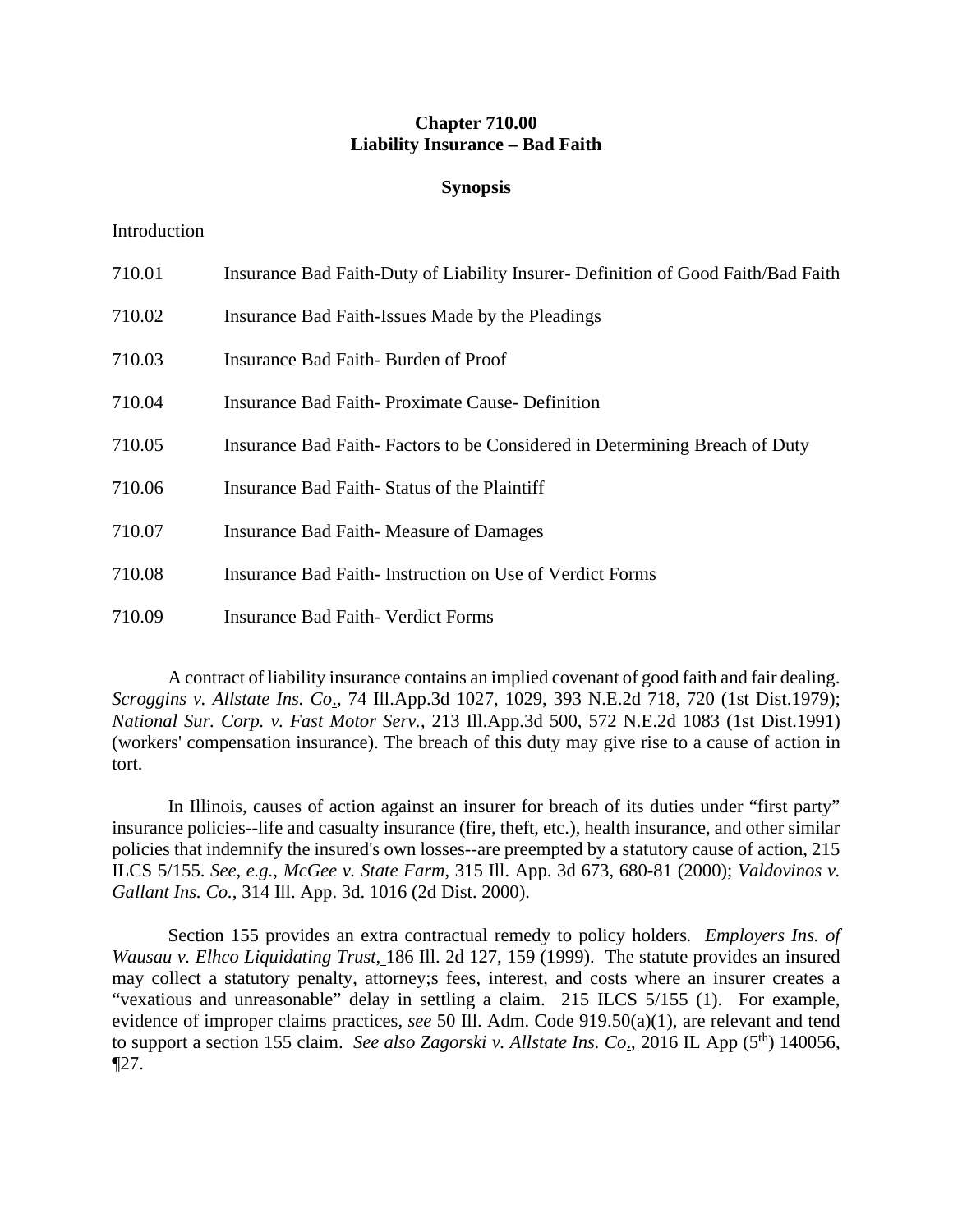Claims against liability insurers for bad faith refusal to settle are not preempted by the Illinois Insurance Code. *See Haddick ex. rel. Griffith v. Valor Ins*., 198 Ill. 2d. 409, 417 (2001).

"The duty does not arise at the time the parties enter into the insurance contract, nor does it depend on whether or not a lawsuit has been filed." *Id.* The duty of an insurer to settle arises "when a claim has been made against the insured and there is a reasonable probability of recovering in excess of policy limits and a reasonable probability of a finding of liability against the insured. Since Illinois law generally does not require an insurance provider to initiate settlement negotiations … this duty also does not arise until a third party demands settlement within policy limits." *Haddick ex rel. Griffith v. Valor Ins.*, 198 Ill. 2d 409, 416-417 (2001); *see Powell v. Am. Serv. Ins. Co.*, 2014 Ill. App. (1st) 123643, ¶18; *Charter Props. Inc. v. Rockford Mut. Ins. Co.*, 2018 IL App. (2d) 170637.

Fraud, negligence, and bad faith appear to be alternative bases of liability. An insurer may be held liable for negligence. *Browning v. Heritage Ins. Co*., 33 Ill.App.3d 943, 338 N.E.2d 912, 915-16 (2d Dist.1975); *Olympia Fields Country Club v. Bankers Indem. Ins. Co*., 325 Ill.App. 649, 60 N.E.2d 896, 906 (1st Dist.1945); *General Casualty Co. v. Whipple*, 328 F.2d 353, 356 (7th Cir.1964). A showing of fraud is not necessary to prove bad faith. *Cernocky v. Indem. Ins. Co*., 69 Ill.App.2d 196, 216 N.E.2d 198, 203 (2d Dist.1966).

The duty of good faith and fair dealing requires the insurer defending the insured to give the insured's interests consideration at least equal to its own interests when deciding whether to try or settle a claim. *Cernocky v. Indem. Ins. Co*., 69 Ill.App.2d 196, 207, 216 N.E.2d 198, 204 (2d Dist.1966); *Olympia Fields Country Club v. Bankers Indem. Ins. Co*., 325 Ill.App. 649, 60 N.E.2d 896 (1st Dist.1945). The failure to so consider the insured's interests constitutes a breach of the duty of good faith. *Mid-America Bank v. Commercial Union Ins. Co*., 224 Ill.App.3d 1083, 1087, 587 N.E.2d 81, 84, 167 Ill.Dec. 199, 202 (5th Dist.1992); *Sanders v. Standard Mut. Ins. Co.*, 142 Ill.App.3d 1082, 1084, 492 N.E.2d 917, 918, 97 Ill.Dec. 258, 259 (4th Dist.1986); *Edwins v. Gen. Cas. Co*., 78 Ill.App.3d 965, 968, 397 N.E.2d 1231, 1232 (4th Dist.1979); *Smiley v. Manchester Ins. & Indem. Co*., 13 Ill.App.3d 809, 812, 301 N.E.2d 19, 21 (2d Dist.1973). The argument that the insurer should be required to give paramount consideration to the interests of the insured has been rejected. *Adduci v. Vigilant Ins. Co*., 98 Ill.App.3d 472, 424 N.E.2d 645, 650 (1st Dist.1981).

The Illinois Supreme Court has recognized that an insurance provider has a duty to act in good faith in responding to settlement offers. *Cramer v. Ins. Exch. Agency*, 174 Ill. 2d 513, 526 (1996); *Krutsinger v. Ill. Cas. Co.*, 10 Ill. 2d 518, 527 (1957). If the insurer breaches this duty, it may be liable for the entire judgment against its insured, including any amount in excess of policy limits. *Cramer*, 174 Ill. 2d at 526.

 An insurer derives the authority to engage in settlement negotiations from the language of the insurance contract. Generally, such language gives the insurer the right to "make such investigation, negotiation, and settlement of any claim or suit as it deems expedient." 14 Couch § 203:7. The basis for the duty to settle is the insurer's exclusive control over settlement negotiations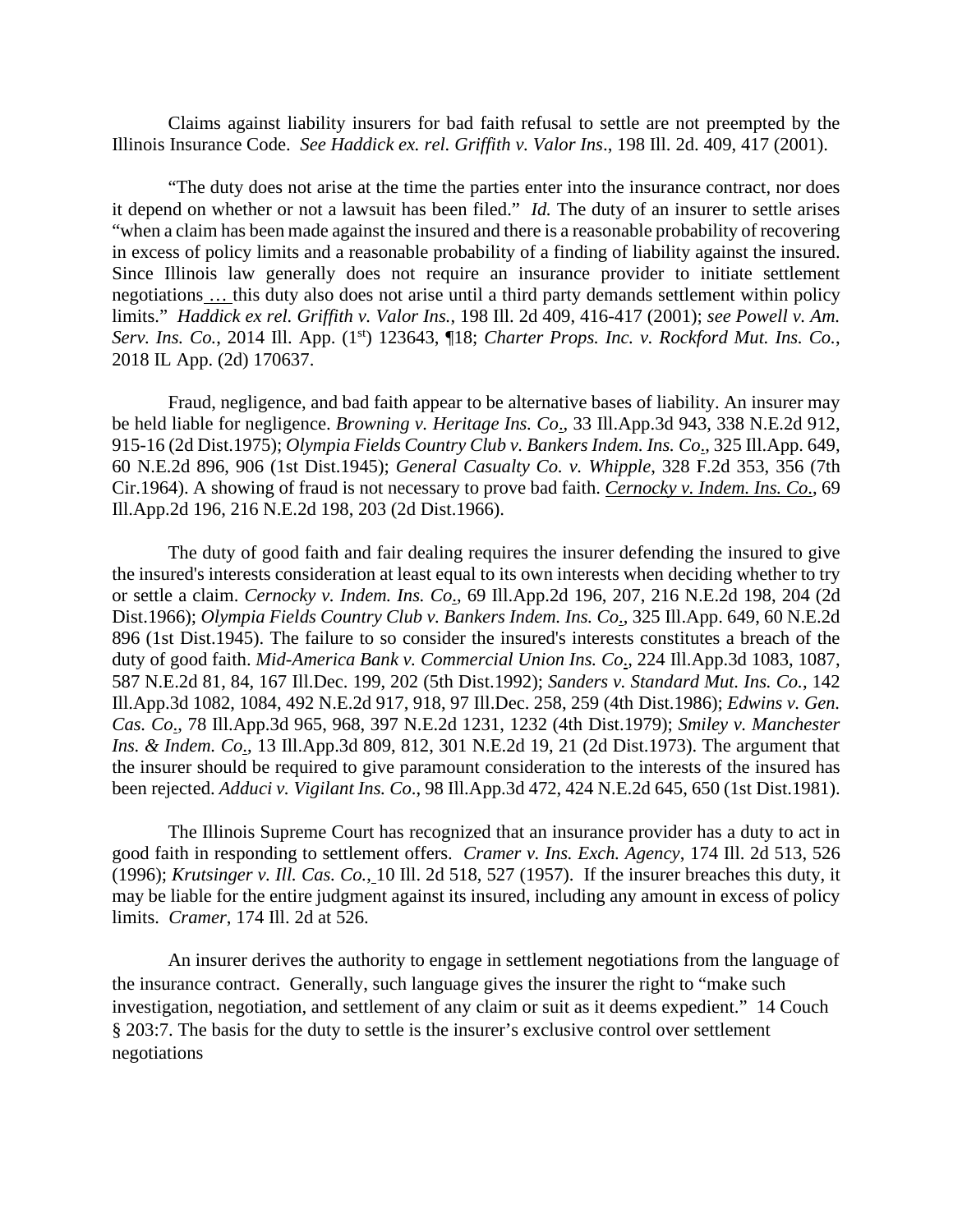and defense of litigations. *Haddick*, 198 Ill. 2d at 417; *Cramer*, 174 Ill. 2d at 526 (policyholder relinquishes defense of suit); 14 Couch § 203:13 (insurer controls settlement negotiations). This exclusive control, however, necessarily results in a conflict of interest between the insurance provider and its insured. The Illinois Supreme Court stated in *Cramer*:

In the typical 'duty to settle' case, the third party has sued the policyholder for an amount in excess of the policy limits but has offered to settle the claim against the policyholder for an amount equal to or less than those policy limits.

In this circumstance, the insurer may have an incentive to decline the settlement offer and proceed to trial. The insurer may believe it can win a verdict in its favor. In contrast, the policyholder may prefer to settle within the policy limits and avoid the risk of trial. The insurer may ignore the policyholder's interest and decline to settle.

174 Ill. 2d at 525-26.

In such cases, the insurance contract itself does not provide a remedy to the insured faced with a judgment in excess of policy limits; therefore, the law imposes upon the insurer the duty to settle in good faith. *Id.* at 526.

## **Breach of Duty--Standards and Proof**

There is no *per se* liability for failure to settle within policy limits*. Browning v. Heritage Ins. Co*., 33 Ill.App.3d 943, 946, 338 N.E.2d 912, 915 (2d Dist.1975). The insurer's duty to its insured is not unlimited; the insurer is not required to disregard its own interests. *Adduci v. Vigilant Ins. Co.,* 98 Ill.App.3d 472, 424 N.E.2d 645, 650 (1st Dist.1981).

A claim against an insurer for breach of its duty to its insured presupposes that the insurer had a reasonable opportunity to settle within the policy limits. *Brocato v. Prairie State Farmers Ins. Assoc*., 166 Ill.App.3d 986, 520 N.E.2d 1200 (4th Dist.1988); *Van Vleck v. Ohio Cas. Ins. Co*., 128 Ill.App.3d 959 471 N.E.2d 925 (3d Dist.1984) (where only settlement demand was over 160% of the policy limits, insurer violated no duty by refusing to settle).

In *Kavanaugh v. Interstate Fire & Cas. Co.*, 35 Ill.App.3d 350, 356, 342 N.E.2d 116, 121 (1st Dist.1975), the Appellate Court made reference to two rules. First, it stated, "we cannot hold that the law imposes a duty on an insurance company to initiate negotiations to settle a case." *Id.* Next, it stated, "Illinois law does not demand that an insurer settle within the policy limits without exception or else invariably suffer the consequences of an excess liability judgment for breach of its fiduciary duty." *Id.* The opinion then goes on to state: "There is a well recognized exception to the general principle when the probability of an adverse finding is great and the amount of probable damages would greatly exceed the policy limits." *Id.* Thus, it is unclear whether the "exception" in that sentence was intended to state elements of the bad faith cause of action, applicable generally, or only to describe an exception to the rule that an insurer has no duty to initiate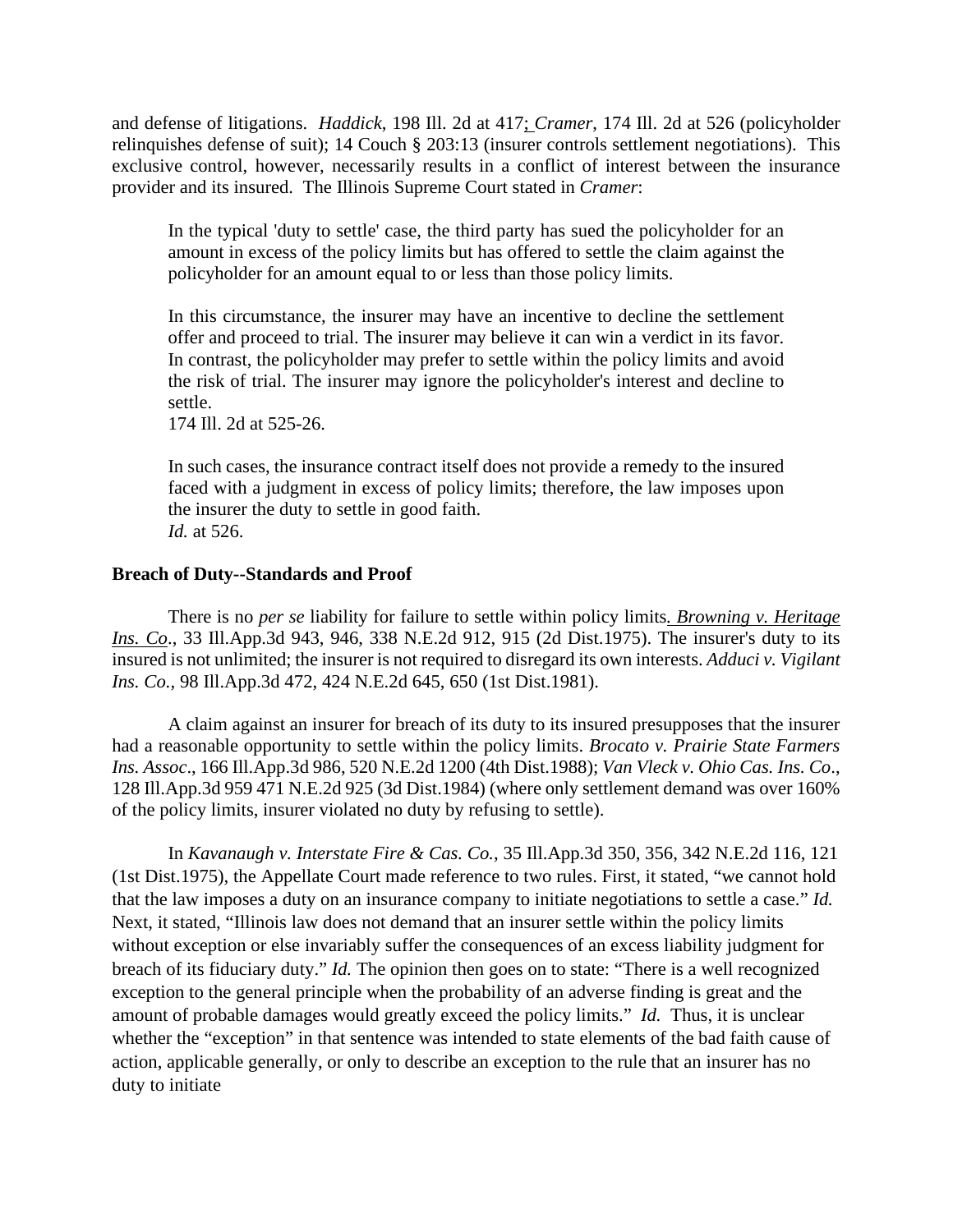settlement negotiations.

Two subsequent cases adopted the factors stated by *Kavanaugh* as elements of the cause of action. *Phelan v. State Farm Mut. Auto. Ins. Co.*, 114 Ill.App.3d 96, 448 N.E.2d 579, 585 (1st Dist.1983); *Van Vleck v. Ohio Cas. Ins. Co.*, 128 Ill.App.3d 959, 471 N.E.2d 925, 927 (3d Dist.1984). This would mean that the insured would have to prove that when the insurer faced the decision of whether to settle, the probability of an adverse finding was great and the amount of probable damages would greatly exceed the policy limits. The "reasonable probability" standard set forth in *Haddick* requires pleading facts that demonstrate liability is "probable," as opposed to merely "possible." *Haddick,* 198 Ill. 2d at 417. In other words, *Haddick* requires the pleading of facts which show that liability is at least more likely than not, but not necessarily a certainty. *Powell v. Am. Serv. Ins. Co.*, 2014 Ill. App. (1<sup>st</sup>) 123643, ¶ 26-32.

However, two other decisions have cited the *Kavanaugh* exception in reference to the general rule that the insurer does not have to initiate settlement negotiations. *Adduci v. Vigilant Ins. Co.*, 98 Ill.App.3d 472, 424 N.E.2d 645, 649 (1st Dist.1981); *Ranger Ins. Co. v. Home Indem. Co*., 741 F.Supp. 716, 722 (N.D.Ill.1990). The general rule is that the insurer has no obligation to initiate settlement negotiations, as such a duty would put the insurer at a negotiating disadvantage. *Adduci v. Vigilant Ins. Co.*, 98 Ill.App.3d 472, 424 N.E.2d 645 (1st Dist.1981); *Haas v. Mid America Fire & Marine Ins. Co*., 35 Ill.App.3d 993, 343 N.E.2d 36, 39 (3d Dist.1976); *Kavanaugh v. Interstate Fire & Cas. Co*., 35 Ill.App.3d 350, 356, 342 N.E.2d 116, 121 (1st Dist.1975). An insurer need not submit to demands for the policy limits simply because there is a risk of an excess verdict. And an insurer need not make settlement proposals when it reasonably believes it has a good defense to the claim. *Haas v. Mid America Fire & Marine Ins. Co.*, 35 Ill.App.3d 993, 343 N.E.2d 36, 39 (3d Dist.1976).

The fact that the plaintiff did not make a firm settlement demand may not be conclusive of the insurer's good faith. *Cernocky v. Indem. Ins. Co.*, 69 Ill.App.2d 196, 216 N.E.2d 198, 205 (2d Dist.1966). When the probability of an adverse finding on liability is considerable and the amount of probable damages would greatly exceed the insured's coverage, the insurer, to avoid a breach of the duty of good faith, may be required to initiate settlement negotiations*. Adduci v. Vigilant Ins. Co.*, 98 Ill.App.3d 472, 424 N.E.2d 645, 649 (1st Dist.1981); *Ranger Ins. Co. v. Home Indem. Co*., 741 F.Supp. 716, 722 (N.D.Ill.1990). An insurer is only required to settle within the policy limits if that is the honest and prudent course of action. *LaRotunda v. Royal Globe Ins. Co*., 87 Ill.App.3d 446, 454, 408 N.E.2d 928, 936 (1st Dist.1980). Similarly, the majority of jurisdictions require the insurer to consider the conflicting interests of itself and the insured with impartiality and good faith. That duty has been breached where the risk of an unfavorable result is out of proportion to the chances of a favorable outcome. *See, e.g*., *Eastham v. Or. Auto. Ins. Co.*, 273 Or. 600, 540 P.2d 364, 367 (1975).

 Factors that have been considered by the courts in determining whether the insurer breached its duty to the insured include: the insurer's willingness to negotiate,*Cernocky v. Indem. Ins. Co.*, 69 Ill.App.2d 196, 216 N.E.2d 198, 203 (2d Dist.1966); the insurer's proper investigation of the claim, *Olympia Fields Country Club v. Bankers Indem. Ins. Co.*, 325 Ill.App. 649, 60 N.E.2d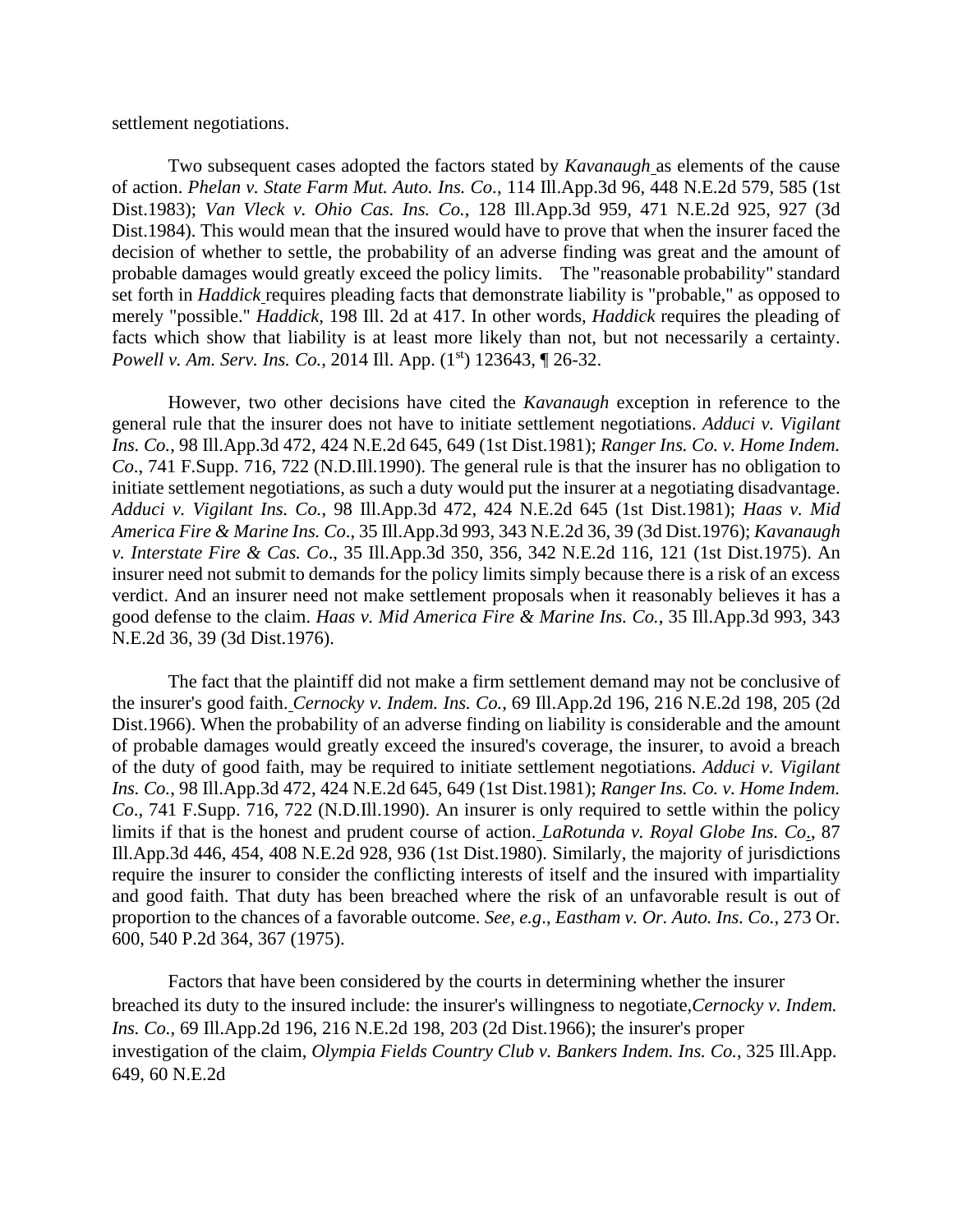896, 906 (1st Dist.1945); *Ballard v. Citizens Cas. Co.*, 196 F.2d 96, 103 (7th Cir.1952); the insurer's consideration of the advice of its defense counsel, *Olympia Fields Country Club*, *supra*; *Bailey v. Prudence Mut. Cas. Co.*, 429 F.2d 1388, 1390 (7th Cir.1970); whether the insurer informed the insured of the injured plaintiff's offer to settle within the limits of coverage; the risks of litigation, and the insured's right to retain (at insured's personal expense) additional counsel of his or her choice, *Olympia Fields Country Club*, *supra*; *Bailey*, *supra*.

On the other hand, the insured likewise owes the insurer a duty of good faith and fair dealing, and the insured may be deemed to have breached that duty when the insured misleads the insurer as to the underlying facts or fails in some respect to cooperate in the presentation of the defense. *Sanders v. Standard Mut. Ins. Co*., 142 Ill.App.3d 1082, 1084, 492 N.E.2d 917, 918 (4th Dist.1986); *Waste Mgmt., Inc. v. Int'l Surplus Lines Ins. Co.*, 144 Ill.2d 178, 579 N.E.2d 322 (1991).

The conduct of the insurer is tested against an objective--not a subjective--standard. It is not sufficient that the insurer sincerely believes that its insured will not be held liable. Its refusal to settle will be judged upon review of those factors with which the insurer was faced at the time it decided to forgo settlement. *Shearer v. Reed*, 286 Pa. Super. Ct. 188, 428 A.2d 635, 638 (1981). The fact that the injured person has refused to consider settlement, or that the insurer reasonably believes it has a good defense to the claim, are also important factors. *Haas v. Mid Am. Fire & Marine Ins. Co*., 35 Ill.App.3d 993, 343 N.E.2d 36, 39 (3d Dist.1976); *Kavanaugh v. Interstate Fire & Cas. Co.*, 35 Ill.App.3d 350, 342 N.E.2d 116, 121 (1st Dist.1975).

Where no reasonable person, upon consideration of the interests of the insurer and the insured and those factors which led to the insurer's decision, would decide that the insurer had an affirmative duty to settle within the policy limits, there is no liability as a matter of law*. General Cas. Co. v. Whipple*, 328 F.2d 353, 357 (7th Cir.1964).

Where there are multiple claimants against the same policy, so long as the insurer acts reasonably and in good faith, the insurer may settle fewer than all the claims and thereby exhaust the policy limits without incurring liability to the nonsettling claimants. *Haas v. Mid Am. Fire & Marine Ins. Co.*, 35 Ill.App.3d 993, 343 N.E.2d 36, 39 (3d Dist.1976).

 The insurer's liability may arise from the negligence of its agent-attorney in the settlement negotiations. *Mid-Am. Bank & Trust Co. v. Commercial Union Ins. Co.*, 224 Ill.App.3d 1083, 587 N.E.2d 81 (5th Dist.1992); *Smiley v. Manchester Ins. & Indem. Co*., 71 Ill.2d 306, 375 N.E.2d 118. *Compare Steele v. Hartford Fire Ins. Co.*, 788 F.2d 441 (7th Cir.1986) (attorney's conduct as a matter of law was neither negligent nor bad faith).

 In most cases, the insured will have suffered an excess judgment. However, in certain situations the insured may settle in excess of the policy limits, rather than suffer an excess judgment, and then recover the full amount of the settlement from the insurer. *Nat'l Union Fire Ins. v. Cont'l Ill. Corp.*, 673 F.Supp. 267, 272-74 (N.D.Ill.1987). Where the plaintiff's claim is based on a settlement in excess of the policy limits, the word "settlement" should be substituted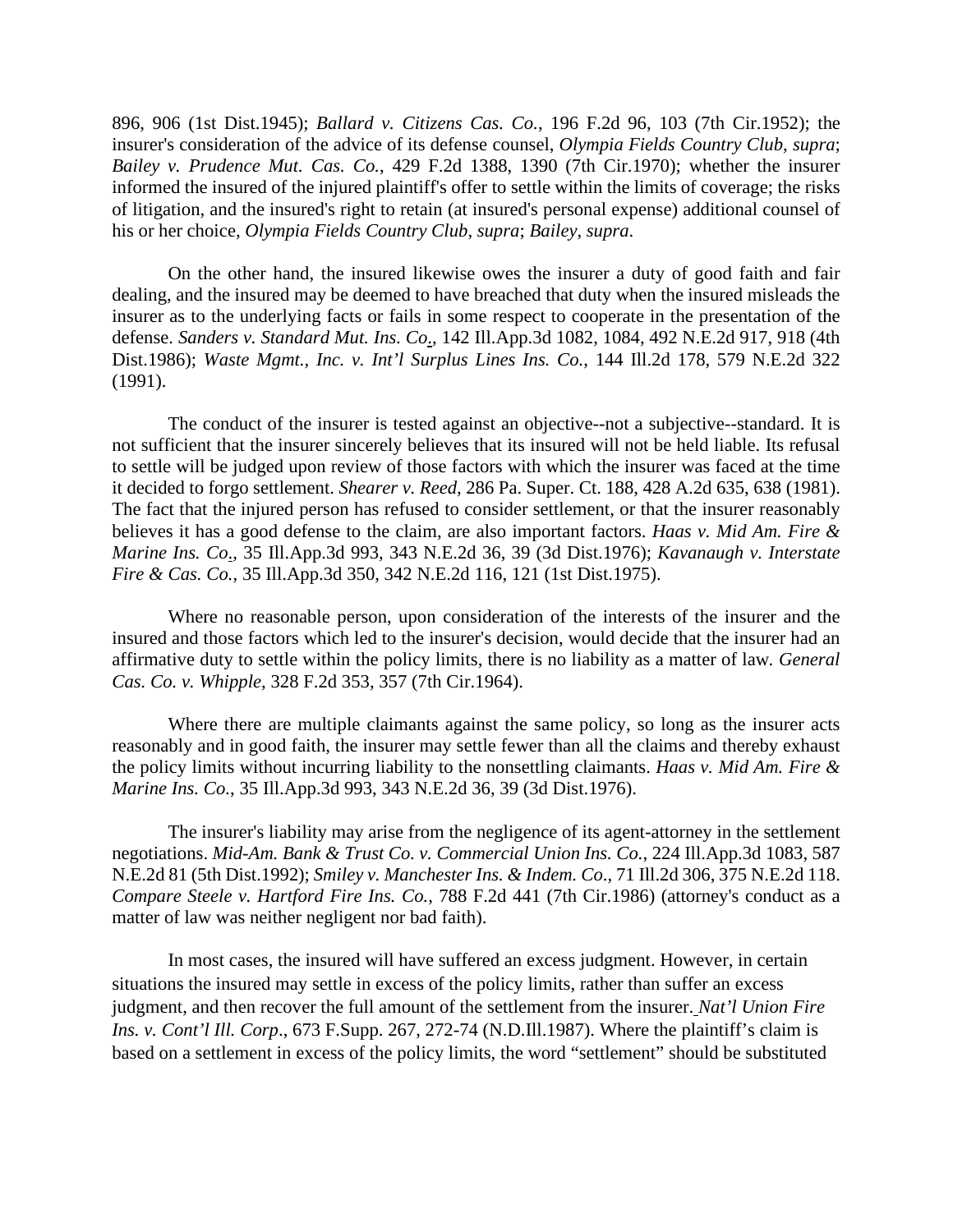for "judgment" where it appears in instructions 710.02 or 710.03.

#### **Status of the Plaintiff**

The insured is the party wronged by the insurer's breach; it is the insured that has sustained a judgment in excess of the policy limits, and the insured's assets and income are exposed to the excess liability.

 The plaintiff in the underlying action may collect the excess part of the judgment from the insured, leaving the insured to maintain the bad-faith action against the insurer. More often, however, the insured will assign the bad-faith action to the original injured plaintiff in exchange for a covenant not to enforce, and the plaintiff will then maintain the bad-faith action as the insured's assignee. Such assignments are valid, *see Edwins v. Gen. Cas. Co*., 78 Ill.App.3d 965, 397 N.E.2d 1231, 1232(4th Dist.1979); *Scroggins v. Allstate Ins. Co*., 74 Ill.App.3d 1027, 393 N.E.2d 718, 720 (1st Dist.1979*); Browning v. Heritage Ins. Co.*, 33 Ill.App.3d 943, 338 N.E.2d 912, 915-16 (2d Dist.1975); *Brown v. State Farm Mut. Auto. Ins. Ass'n*, 1 Ill.App.3d 47, 272 N.E.2d 261 (4th Dist.1971); *Bailey v. Prudence Mut. Cas. Co.*, 429 F.2d 1388 (7th Cir.1970), and in fact may be ordered by the court. See *Nicholson v. St. Anne Lanes, Inc*., 158 Ill.App.3d 838, 512 N.E.2d 127, 128 (3d Dist.1987); *Phelan v. State Farm Mut. Auto. Ins. Co.*, 114 Ill.App.3d 96, 448 N.E.2d 579 (1st Dist.1983), rejecting the contrary holding in *Roundtree v. Barringer*, 92 Ill.App.3d 903, 416 N.E.2d 675 (5th Dist.1981). As assignee of the insured, the plaintiff stands in the insured's shoes, and plaintiff's bad faith action is subject to any defenses that would have been available against the insured*. Sanders v. Standard Mut. Ins. Co.*, 142 Ill.App.3d 1082, 492 N.E.2d 917, 97 Ill.Dec. 258 (4th Dist.1986); *Edwins v. Gen. Cas. Co*., 78 Ill.App.3d 965, 397 N.E.2d 1231, 1232 (4th Dist.1979).

The injured plaintiff is not a beneficiary of the insurance contract and does not have standing to maintain an action against defendant's insurer based upon the insurer's breach of a duty owed only to the insured. *Kennedy v. Kiss*, 89 Ill.App.3d 890, 412 N.E.2d 624, 629 (1st Dist.1980); *Murphy v. Clancy*, 83 Ill.App.3d 779, 404 N.E.2d 287, 301 (1st Dist.1980), *aff'd in part & rev'd in part on other grounds*, 88 Ill.2d 444, 430 N.E.2d 1079 (1981); *Scroggins v. Allstate Ins. Co.*, 74 Ill.App.3d 1027, 393 N.E.2d 718, 721 (1st Dist.1979); *Yelm v. Country Mut. Ins. Co*., 123 Ill.App.2d 401, 259 N.E.2d 83 (3d Dist.1970).

### **Damages**

The measure of damages includes at least the full amount of the judgment rendered against the insured, less any amount the plaintiff has been paid by the insurer, other tortfeasors, and any other allowable offsets. Also, since the insured's liability includes statutory post-judgment interest (735 ILCS 5/2-1303), this is also recoverable*. Mid-Am. Bank & Trust Co. v. Commercial Union Ins. Co*., 224 Ill.App.3d 1083, 587 N.E.2d 81, 85-86 (5th Dist.1992).

There are no Illinois cases directly on point on the issue of whether attorneys' fees, or any other damages, are recoverable in a bad faith action.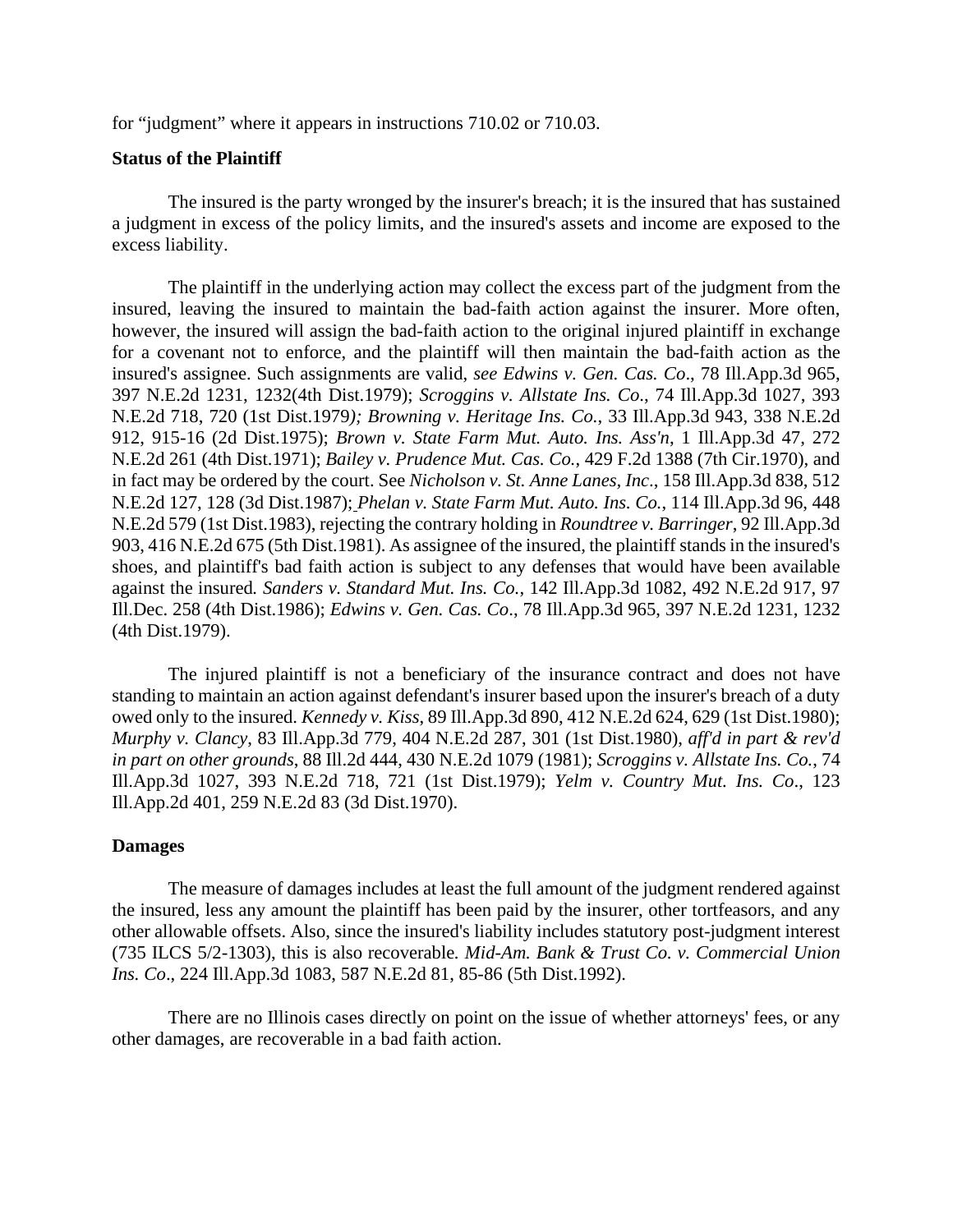The very fact of the entry of the excess judgment against the insured itself constitutes the damages; the plaintiff need not allege payment of the excess judgment. *Scroggins v. Allstate Ins. Co.*, 74 Ill.App.3d 1027, 393 N.E.2d 718, 720 (1st Dist.1979); *Browning v. Heritage Ins. Co*., 33 Ill.App.3d 943, 338 N.E.2d 912, 916 (2d Dist.1975). It does not matter that the judgment may be uncollectible at that time, or ever. *Edwins v. Gen. Cas. Co.*, 78 Ill.App.3d 965, 397 N.E.2d 1231, 1232 (4th Dist.1979) (insolvent estate*); Smiley v. Manchester Ins. & Indem. Co*., 13 Ill.App.3d 809, 301 N.E.2d 19, 22 (2d Dist.1973) (same*); Wolfberg v. Prudence Mut. Cas. Co.*, 98 Ill.App.2d 190, 240 N.E.2d 176 (1st Dist.1968) (same). However, if the insured's entire personal liability has been contracted away, the excess judgment has caused the insured no damage that will support a bad faith claim. *Childress v. State Farm Mut. Auto. Ins. Co.*, 97 Ill.App.2d 112, 239 N.E.2d 492 (4th Dist.1968). *Accord Nat'l Union Fire Ins. Co. v. Cont'l Ill. Corp.*, 673 F. Supp. 267, 274-75 (N.D.Ill.1987) (insureds not personally liable, so FDIC as insureds' assignee cannot maintain bad faith claim).

*Introduction revised March 2021.*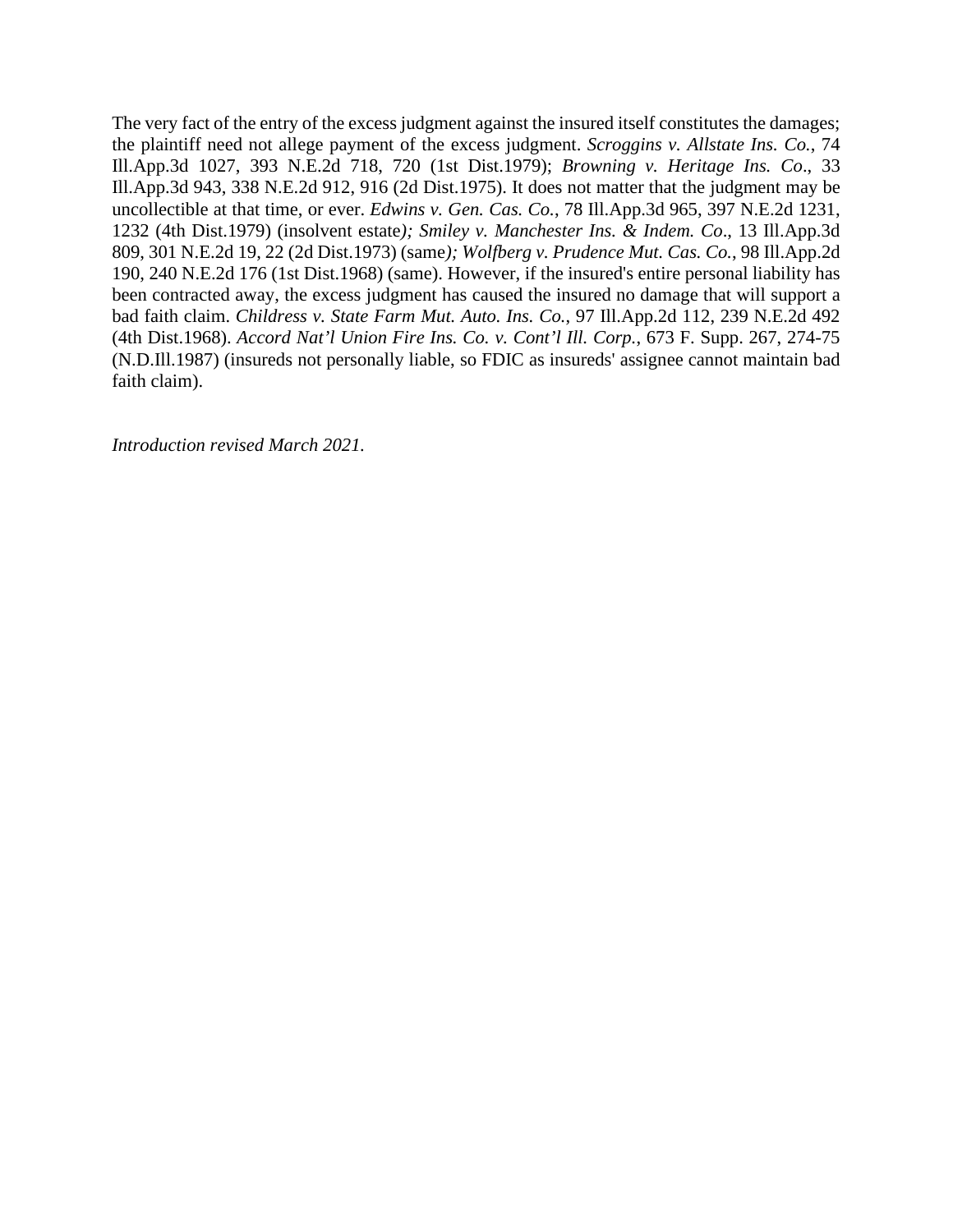## <span id="page-7-0"></span>**710.01 Insurance Bad Faith--Duty of Liability Insurer--Definition of Good Faith/Bad Faith-- - Definition of Reasonable Probability**

In handling the claim of [name of person/claimant] against [name of insured] under the insurance policy issued by [name of insurance company], it was the duty of [name of insurance company] to exercise [good faith] toward the interests of [name of insured].

An insurance company has a duty to settle a claim brought by a third party against its insured within its policy limits when there is both a reasonable probability of a finding of liability and a reasonable probability of a recovery against the insured in excess of the limits of the policy's coverage. This duty does not arise until the third party demands settlement within the policy limits.

["Good faith" means that [name of insurance company] was required to give as much consideration to [name of insured]'s interests as it gave to its own interests. A failure to exercise good faith is known as "bad faith."]

The term "reasonable probability" means that the entry of both a finding of liability and the recovery of damages in excess of policy limits in favor of [name of injured person] and against [name of the insured] were at least more likely than not at the time that [name of insurance company] received [name of injured person]'s demand for settlement within policy limits.

### **Notes on Use**

Bad faith and negligence are alternative bases of recovery; a plaintiff may seek recovery under either or both theories. This instruction and the other instructions in this series should be utilized only in regard to a claim of bad faith refusal to settle within applicable policy limit(s), and not to a claim based on common-law negligence.

#### **Comment**

*See* Introduction.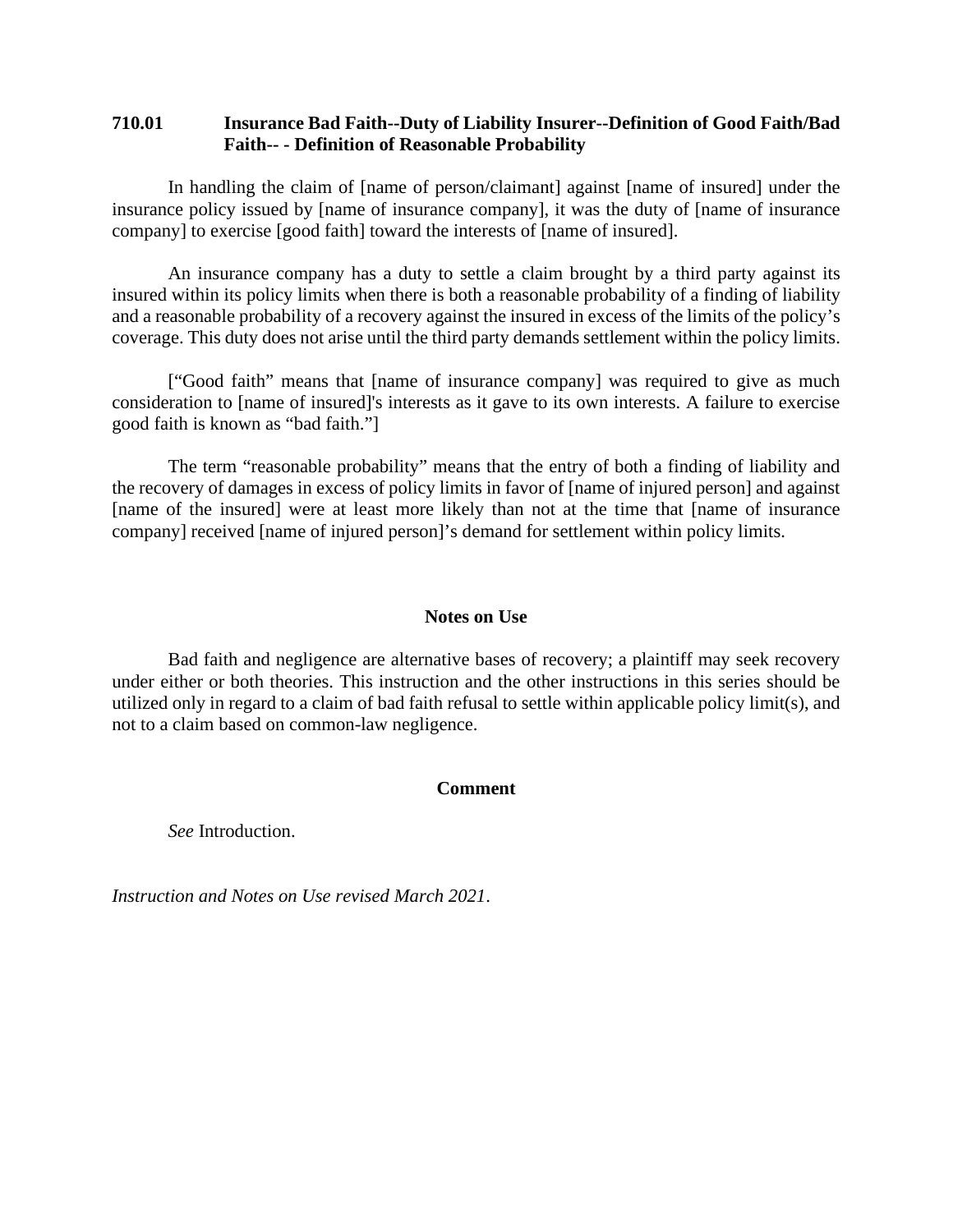### <span id="page-8-0"></span>**710.02 Insurance Bad Faith--Issues Made by the Pleadings**

The plaintiff claims that as of [date on which the settlement demand within policy limits was made or, if applicable, the date on which the plaintiff's demand for settlement within policy limits expired] [name of insurance company] had a reasonable opportunity to settle [name of injured person]'s claim against [name of the insured party] within the limits of its policy.

The plaintiff further claims that as of [date on which the settlement demand within policy limits was made or, if applicable, the date on which the plaintiff's demand for settlement within policy limits expired, there was both a reasonable probability of a finding of liability against [name of the insured] and a reasonable probability of a recovery in favor of [name of injured person] and against [name of the insured] in excess of the limits of its policy's coverage.

 [*Set forth in simple form without undue emphasis or repetition those allegations of the complaint as to the bad faith of the insurance company which have not been withdrawn or ruled out by the court and are supported by the evidence.*]

The plaintiff further claims that one or more of the foregoing proximately caused the judgment in excess of the policy limits to be entered against [name of insured].

[Name of insurance company] [denies that it did any of the things claimed by the plaintiff,] denies that it acted in bad faith in doing any of the things claimed by the plaintiff, and denies that any claimed act or omission on the part of [name of insurance company] proximately caused the judgment in excess of the policy limits to be entered against [name of insured].

[[Name of insurance company] also sets up the following affirmative defense(s):]

 [*Here set forth in simple form without undue emphasis or repetition those affirmative defenses (except contributory negligence) in the answer which have not been withdrawn or ruled out by the court and are supported by the evidence.*]

[The plaintiff denies that (summarize affirmative defense(s)).]

#### **Notes on Use**

 The first paragraph of this instruction is bracketed because in many cases, there will be no fact issue for the jury as to whether the insurer had an opportunity to settle at or below the policy limits. If the trial court rules that this is a submissible issue, the first paragraph should be used.

 Ordinarily, there will be no issue as to the dollar amount of the plaintiff's damages. If there is, the instruction should be modified to add an appropriate claim and denial.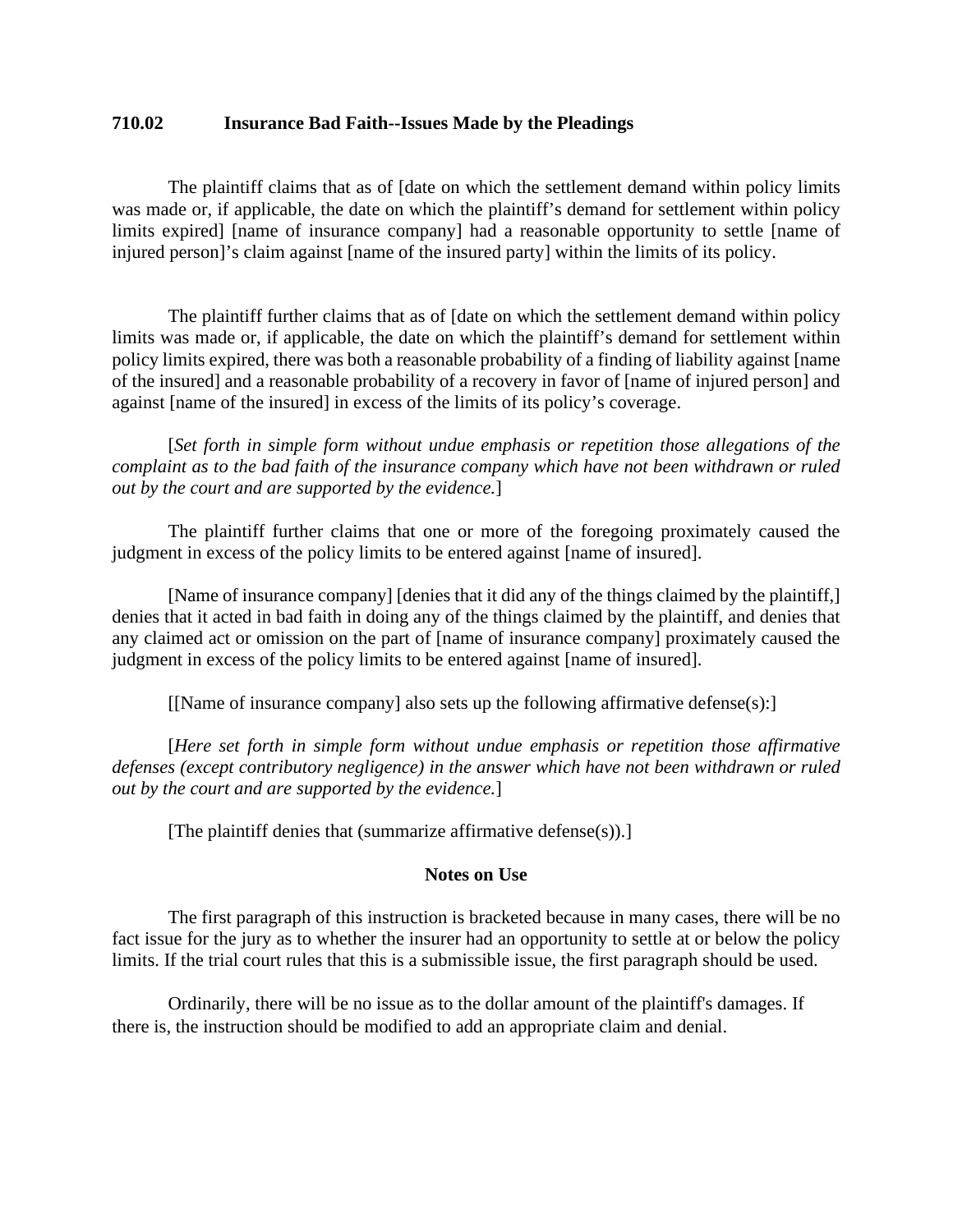If the plaintiff makes separate claims as to bad faith and negligent conduct, they may be stated in separate paragraphs, in which case this instruction will need to be modified consistent with the instructions governing a claim of professional negligence to address the claim of negligence and any affirmative defenses alleged by the defendant in response to the claim of negligence.

The plaintiff in an insurance bad faith case must prove that the insurer's bad faith conduct proximately resulted in the judgment in excess of the policy limits. It is not enough to show that the insurer's conduct was only one of the reasons for the excess judgment. The issues and burden of proof instructions have been drafted accordingly. IPI 710.04, a definition of proximate cause for bad faith cases, should also be given.

The duty does not arise at the time the parties enter into the insurance contract, nor does it depend on whether or not a lawsuit has been filed. The duty of an insurance provider to settle arises when a claim has been made against the insured and there is a reasonable probability of recovery in excess of policy limits and a reasonable probability of a finding of liability against the insured. Since Illinois law generally does not require an insurance provider to initiate settlement negotiations [citations], this duty also does not arise until a third party demands settlement within policy limits.

*Haddick ex rel. Griffith v. Valor Ins.*, 198 Ill. 2d 409, 417 (2001).

The "reasonable probability" requirement set out in *Haddick* essentially means that a plaintiff in a bad faith suit must establish that liability in excess of the policy limits in the underlying suit was "at least more likely than not, but not necessarily a certainty*." Powell v. Am. Serv. Ins. Co.*, 2014 IL App (1st) 123643, ¶ ¶ 36, 42; *Hana v. Ill. State Med. Mut. Co*., 2018 IL App  $(1<sup>st</sup>)$  162166, ¶ 35.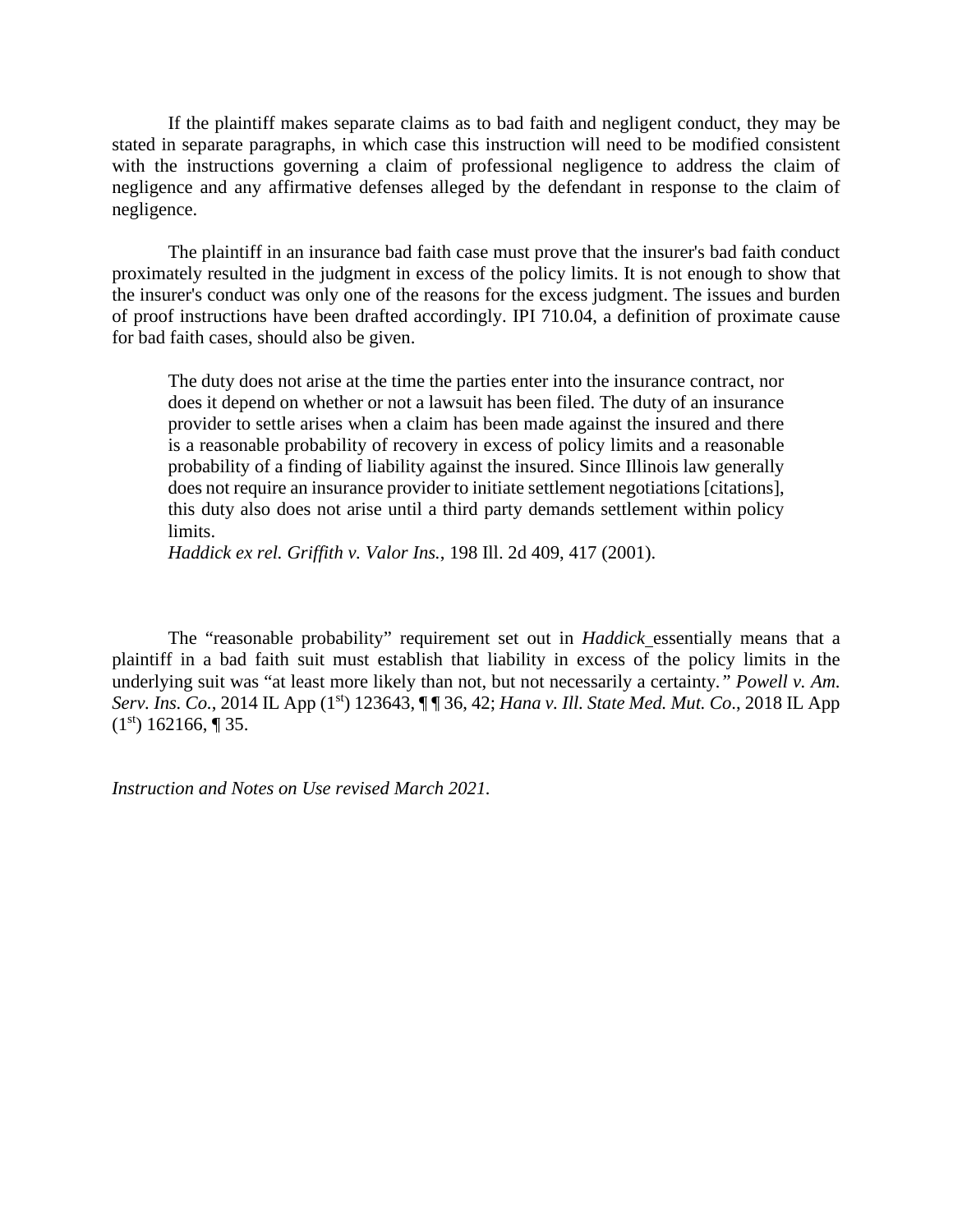## <span id="page-10-0"></span>**710.03 Insurance Bad Faith--Burden of Proof**

The plaintiff has the burden of proving all of the following propositions:

First, that as of [date on which the settlement demand within policy limits was made or, if applicable, the date on which plaintiff's demand for settlement within policy limits expired], there was both a reasonable probability of a finding of liability against [name of the insured] and a reasonable probability of a recovery against [name of the insured] in excess of the limits of its policy's coverage.

Second, that as of [date on which the settlement demand within policy limits was made or, if applicable, the date on which the plaintiff's demand for settlement within policy limits expired], [name of insurance company] had a reasonable opportunity to settle [name of injured person]'s claim against [name of the insured] within the limits of its policy's coverage.

[First,] [Second,] that [name of insurance company] acted or failed to act in one of the ways claimed by the plaintiff as stated to you in these instructions and that in so acting, or failing to act, [name of insurance company] acted in bad faith with respect to [name of insured]'s interests;

[Second,] [Third,] that [name of insurance company]'s bad faith proximately caused the judgment in excess of the policy limits to be entered against [name of insured].

Plaintiff must establish that liability in excess of the policy limits in the underlying suit was at least more likely than not, but not necessarily a certainty.

[[Name of insurance company] has asserted the affirmative defense that [summarize affirmative defense]. [name of insurance company] has the burden of proving this affirmative defense.]

If you find from your consideration of all the evidence that all of the propositions required of the plaintiff have been proved [and that the defendant's affirmative defense has not been proved], then your verdict should be for the plaintiff. On the other hand, if you find from your consideration of all the evidence that any of the propositions required of the plaintiff has not been proved [or that [name of insurance company]'s affirmative defense has been proved], then your verdict should be for [name of insurance company].

#### **Notes on Use**

 IPI 21.01 should also be given. *See* Notes on Use to IPI 710.02.

*Instruction revised March 2021.*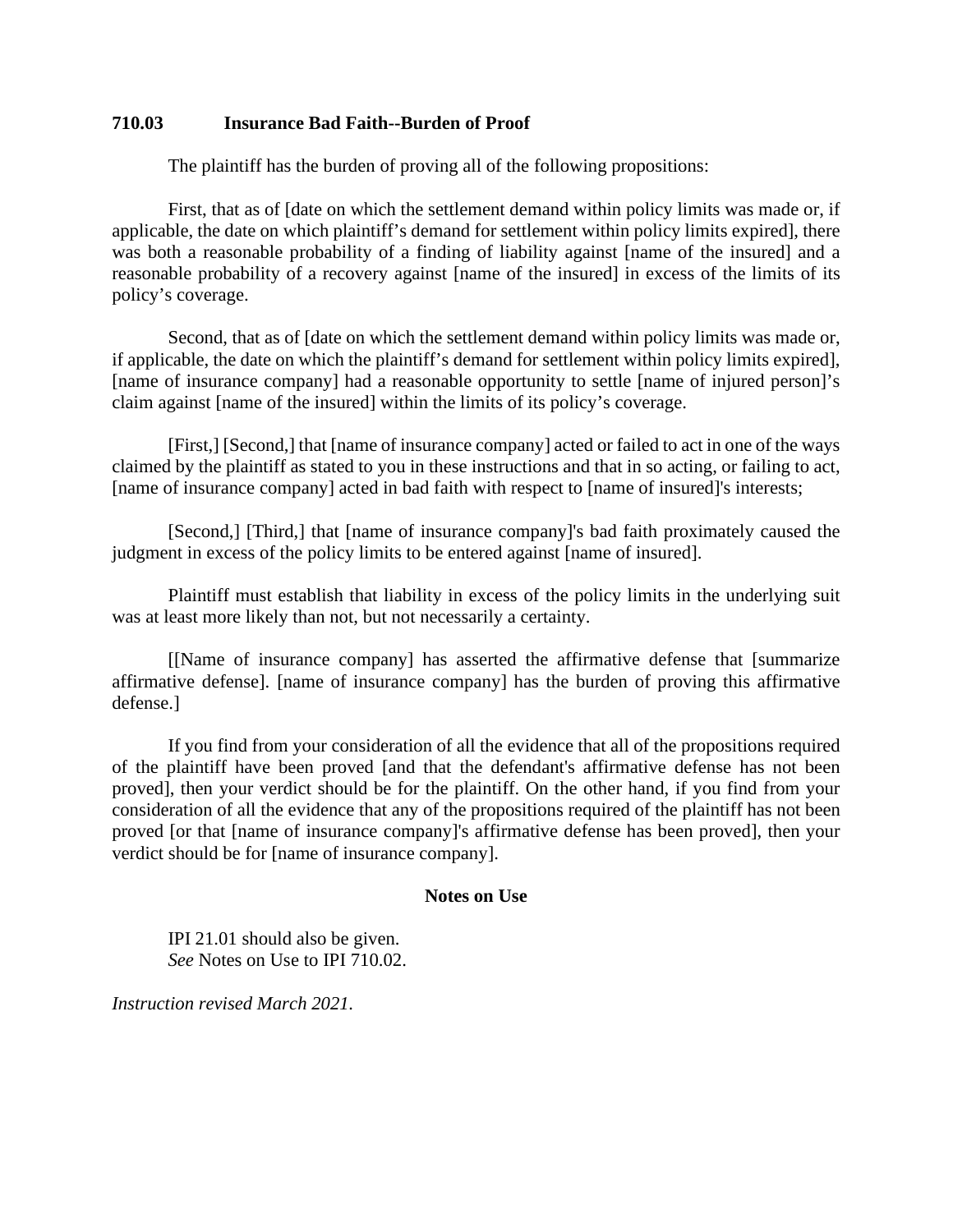### <span id="page-11-0"></span>**710.04 Insurance Bad Faith--Proximate Cause--Definition**

When I use the expression "proximate cause," I mean that cause which, in natural or probable sequence, resulted in the judgment against [name of insured] in excess of the policy limits.

### **Notes on Use**

In an insurance bad faith case, this proximate cause instruction should be used. Do not use IPI 15.01 unless there is also a claim of negligence, in which case IPI 15.01 should be used with respect to the negligence claim.

*Notes on Use revised March 2021.*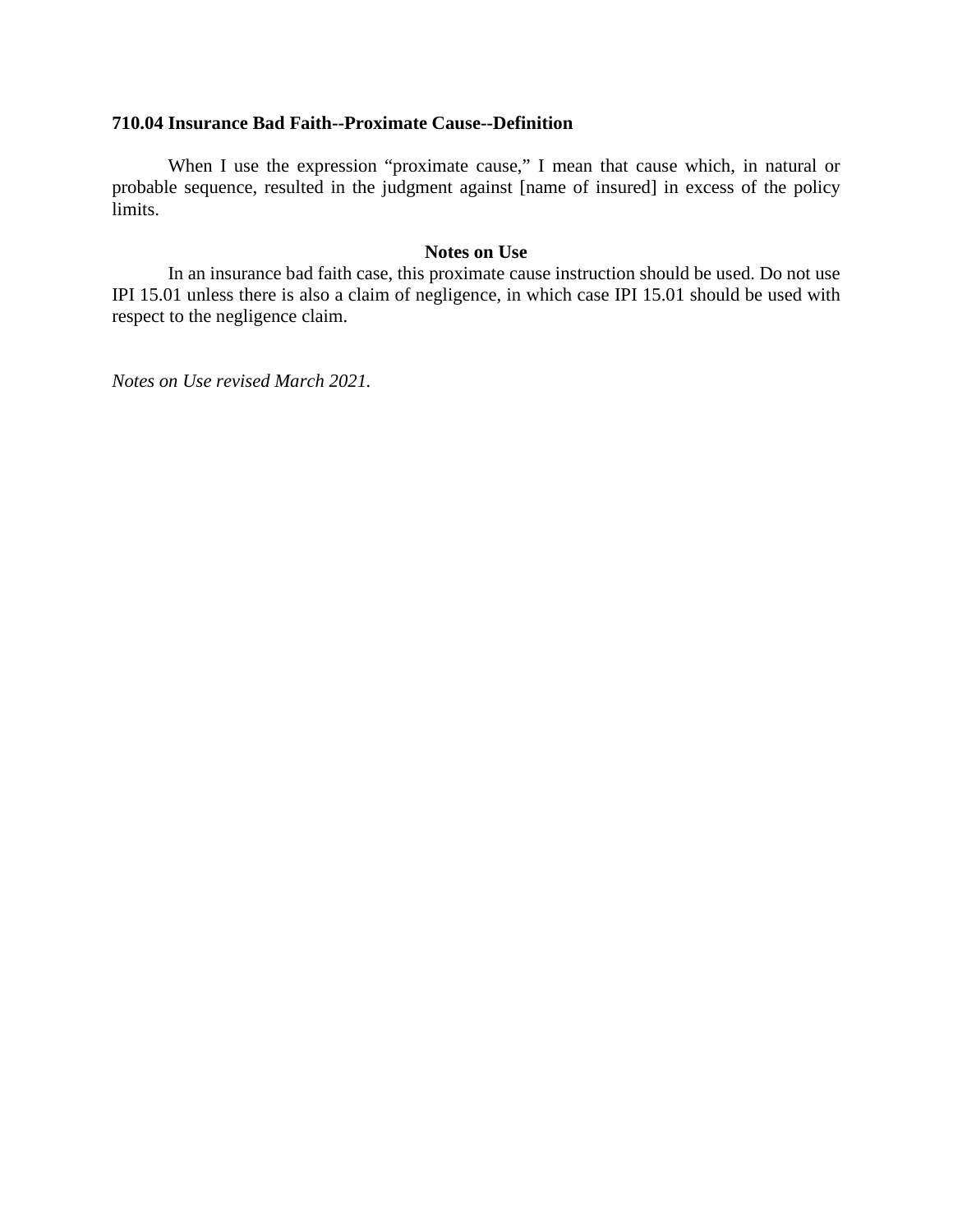## <span id="page-12-0"></span>**710.05 Insurance Bad Faith--Factors to be Considered in Determining Breach of Duty**

 In determining whether [name of insurance company] acted in bad faith in failing to settle [name of injured person]'s claim against name of insured within the policy limits, you may consider what the evidence shows concerning the following factors:

1. What [name of insurance company] [and its agent(s)] knew or should have known concerning the probability of a verdict in favor of [name of injured person] if [name of injured person]'s claim against [name of insured] was not settled, and what [name of insurance company] [and its agent(s)] knew or should have known concerning the amount by which such a verdict might or might not exceed the policy limits;

[2. The willingness of [name of insurance company]'s (and its agent's(s')) and [name of injured person] to negotiate;]

[3. The reasonableness of the negotiating parties' conduct during the negotiations;]

[4. The extent of [name of insurance company]'s (and its agent's(s')) investigation of [name of injured person]'s claim;]

[5. [Name of insurance company]'s proper consideration of, or its failure to properly consider, the advice of counsel;]

 [6. *(Insert here any other factor or factors which the court rules are supported by the evidence and are legally relevant to a determination of the insurer's bad faith.)*]

## **Notes on Use**

The first factor will be appropriate in any action in which the insurer is charged with a bad faith (or a negligent) failure to settle within the policy limits. Include any of the remaining factors that have support in the evidence. The wording of the factors may be modified as necessary to conform to the facts of each case.

If plaintiff's claim is based in whole or in part on the conduct of an agent of the insurance company, such as defense counsel, include the bracketed references to agents as appropriate. In such cases, IPI 50.02 may also be given.

Because the insurance company is a corporation, IPI 50.11 may also be given.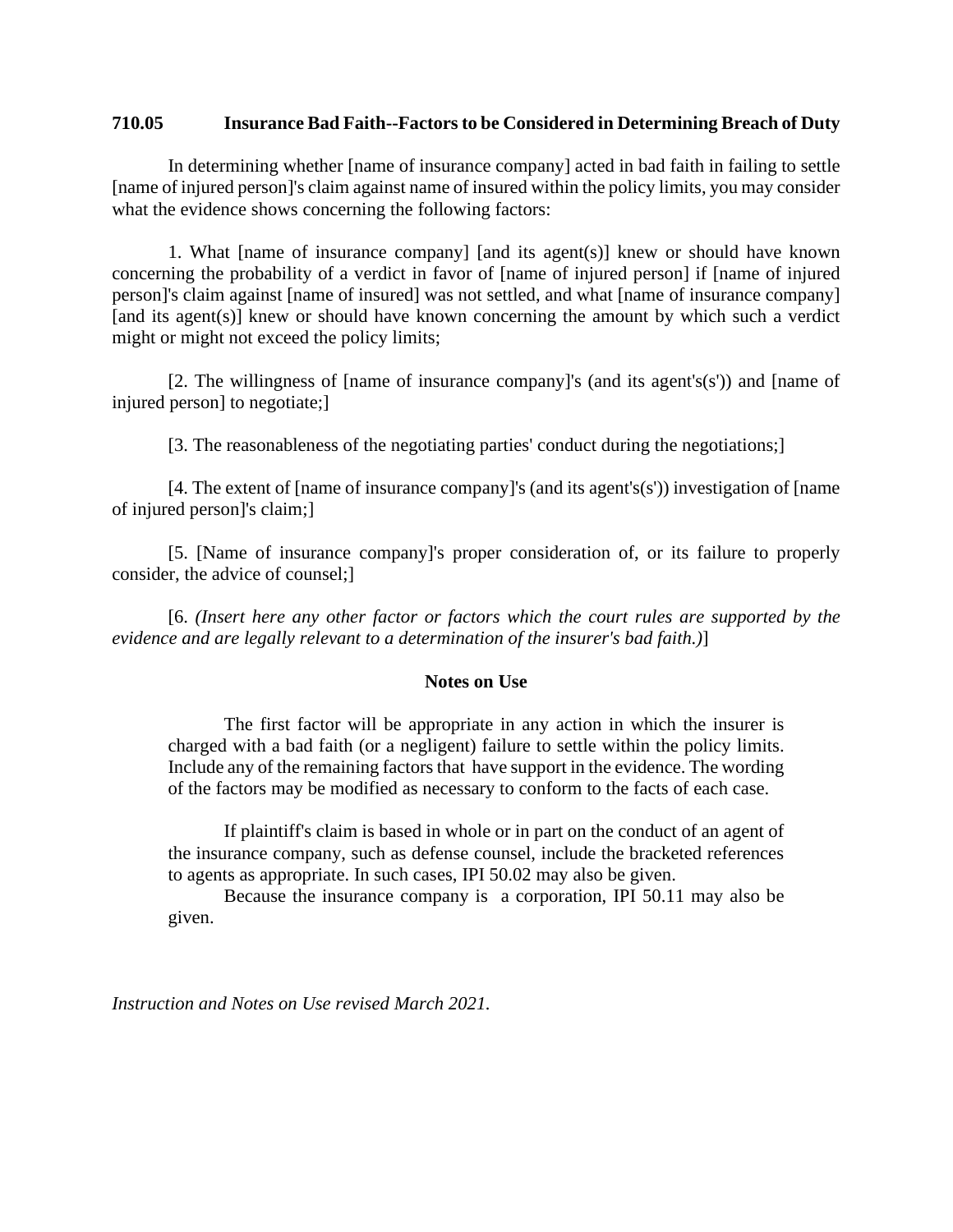### <span id="page-13-0"></span>**710.06 Insurance Bad Faith--Status of the Plaintiff**

The plaintiff in this case is [name of plaintiff]. [Name of plaintiff] brings this action as the assignee of [name of insured], who was the [person] [corporation] [[describe entity, e.g., partnership]] to whom [name of insurance company] issued the insurance policy in question. Therefore, you should decide the issues in this case just as if [name of insured] was the actual plaintiff.

### **Notes on Use**

This instruction should be given whenever the plaintiff sues as assignee of the insured.

## **Comment**

*See Sanders v. Standard Mut. Ins. Co.,* 142 Ill.App.3d 1082, 492 N.E.2d 917, 97 Ill.Dec. 258 (4th Dist.1986); *Scroggins v. Allstate Ins. Co*., 74 Ill.App.3d 1027, 393 N.E.2d 718, 720; 30 Ill.Dec. 682, 684 (1st Dist.1979).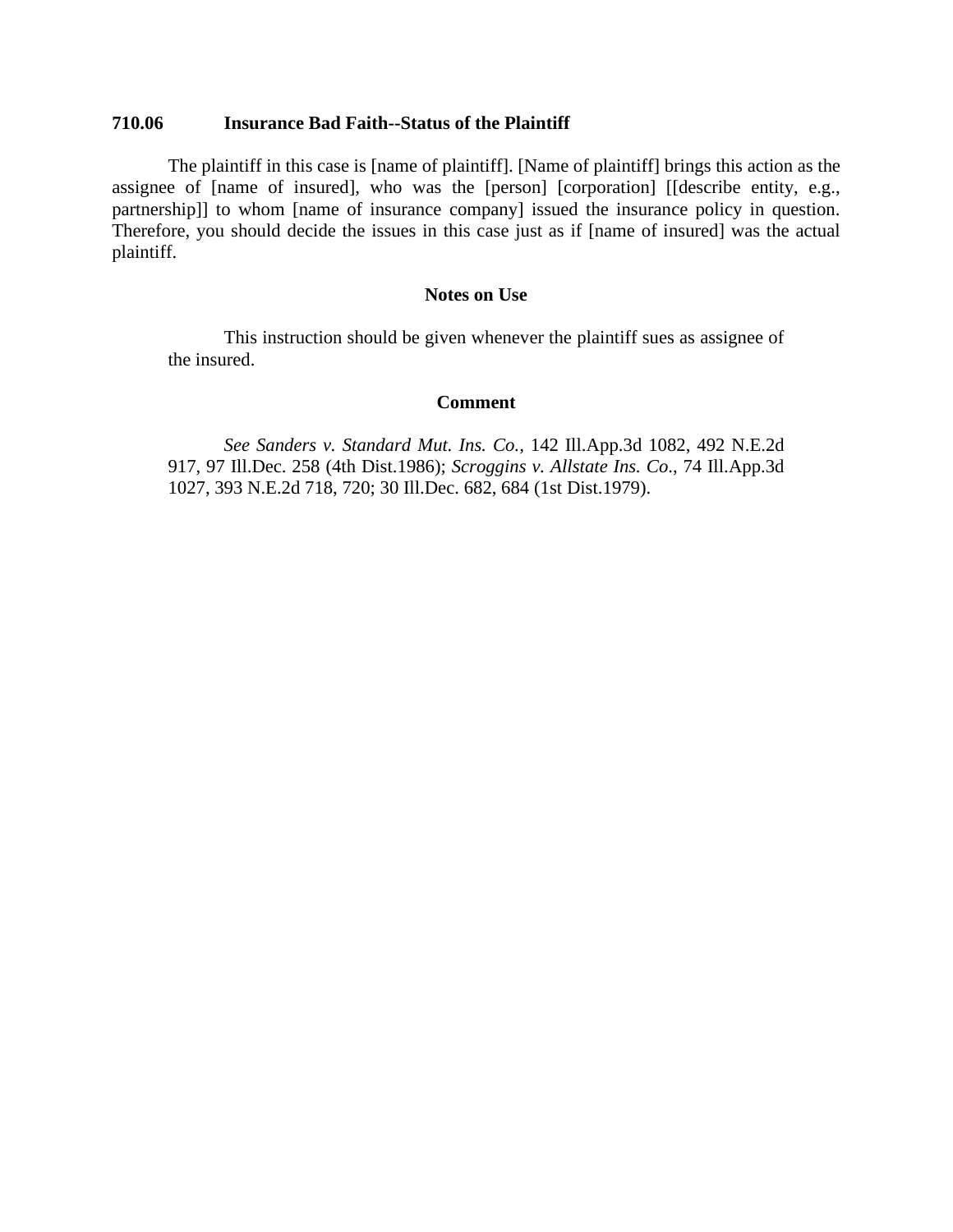#### <span id="page-14-0"></span>**710.07 Insurance Bad Faith--Measure of Damages**

 If you decide for the plaintiff on the question of liability, you must then award the amount of money which will compensate the plaintiff for the damages proved by the evidence to have resulted from [name of insurance company]'s bad faith. The plaintiff's damages are \$ [insert sum] [which is the amount of the judgment entered in favor of the plaintiff and against [name of insured] (minus the amount received by the plaintiff from [name of insurance company] under the policy) (and) (minus the amount received by the plaintiff from another insurance company) (and) (minus [describe any other allowable offset $(s)$ ])].

### **Notes on Use**

In most cases, there will be no dispute as to the dollar amount of the damages to which the plaintiff is entitled if the insurance company is found liable, and this instruction has been drafted accordingly. *Hana v. Ill. State Med. Inter-Ins. Exch.*, 2018 IL App (1<sup>st</sup>) ¶ 42. This instruction also assumes that any additional damages to which the plaintiff may be entitled (such as interest) can be added to the verdict by the court and included in the judgment.

If the dollar amount of the damages is not calculable by simple addition and subtraction as shown in this instruction, then modify this instruction accordingly and use a verdict form such as IPI B45.01.A.

Whether the jury should be instructed as to how the sum claimed by the plaintiff was calculated is a matter left to the discretion of the court, and therefore, the last part of this instruction is bracketed.

If the trial court elected to provide such a description as to how the amount of damages was calculated, the second sentence of the instruction in this case should be in the following general form: "The plaintiff's damages are (numerical value) which is the amount of the judgment entered in favor of the plaintiff and against the defendants minus the amount received by the plaintiffs from the insurer under the policy and minus the amount of any pretrial settlement in the underlying case." *Hana*, at ¶14-15.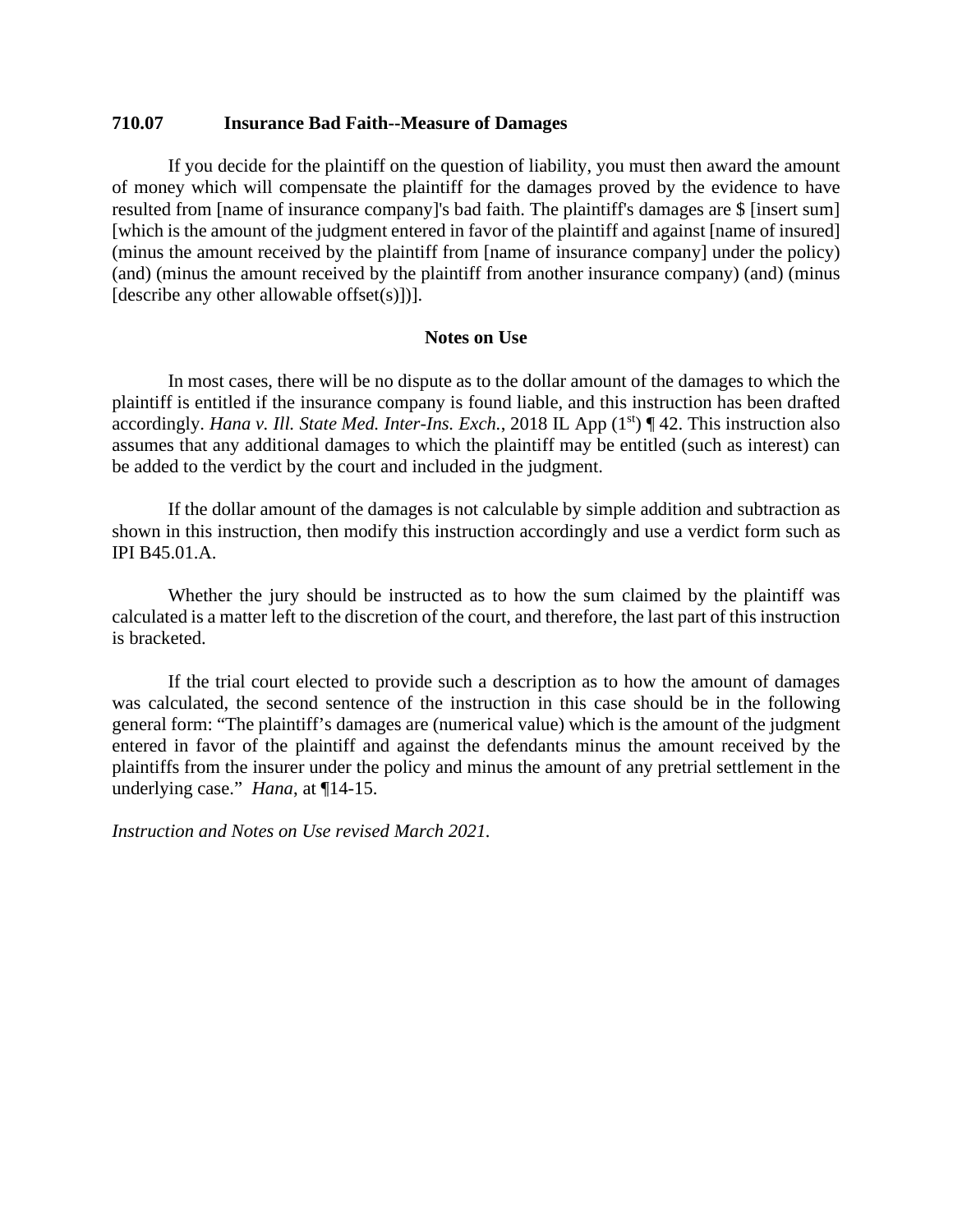## <span id="page-15-0"></span>**710.08 Insurance Bad Faith--Instruction on Use of Verdict Forms**

When you retire to the jury room you will first select a foreperson. He or she will preside during your deliberations.

Your verdict must be unanimous.

Forms of verdicts are supplied with these instructions. After you have reached your verdict, fill in and sign the appropriate form of verdict and return it to the court. Your verdict must be signed by each of you. You should not write or mark upon this or any of the other instructions given to you by the court.

If you find for the plaintiff [name of plaintiff] and against the defendant [name of insurance company] then you should use Verdict Form A.

 If you find for the defendant [name of insurance company] and against the plaintiff [name of plaintiff] then you should use Verdict Form B.